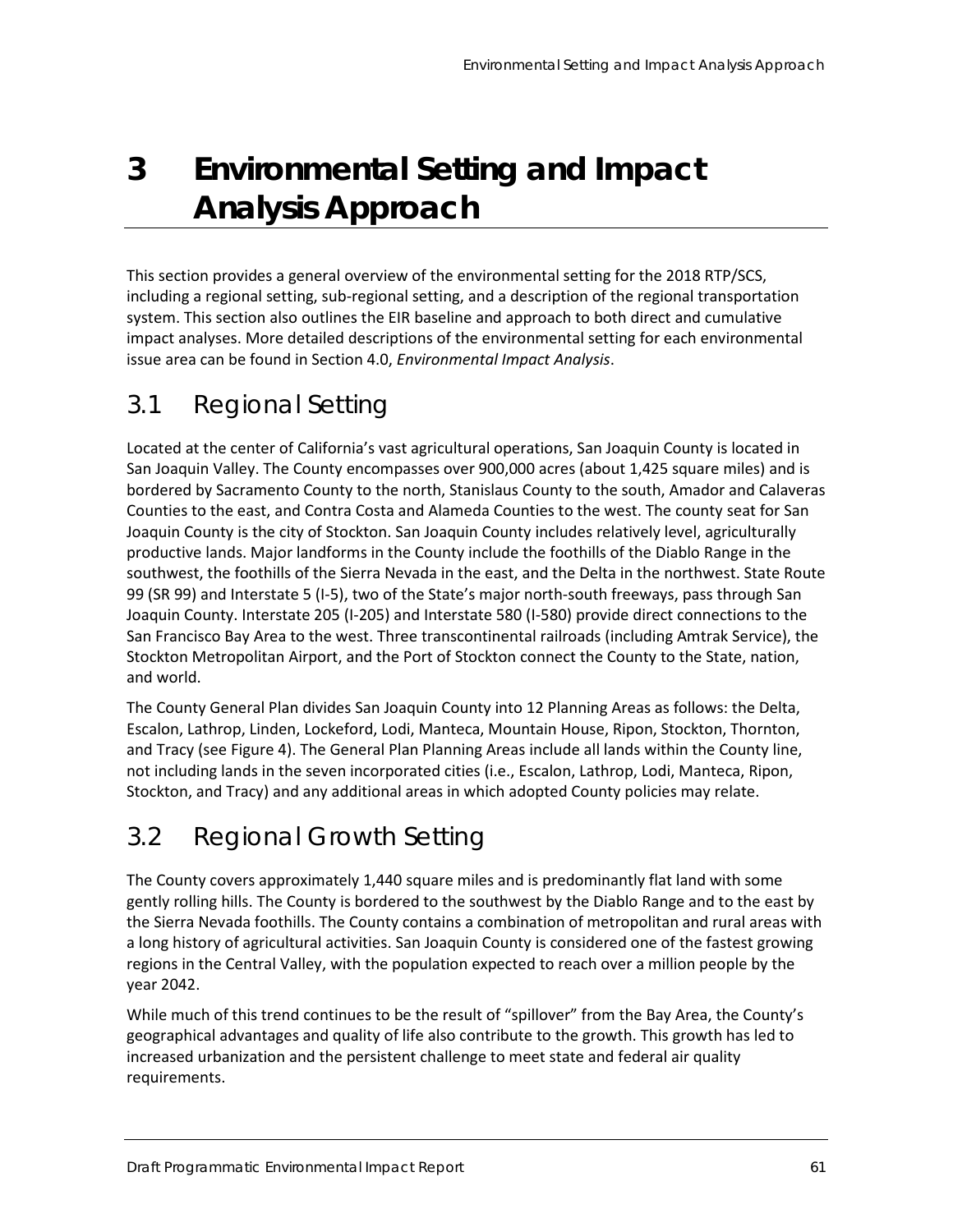

<span id="page-1-0"></span>**Figure 4 SCS Land Use San Joaquin County**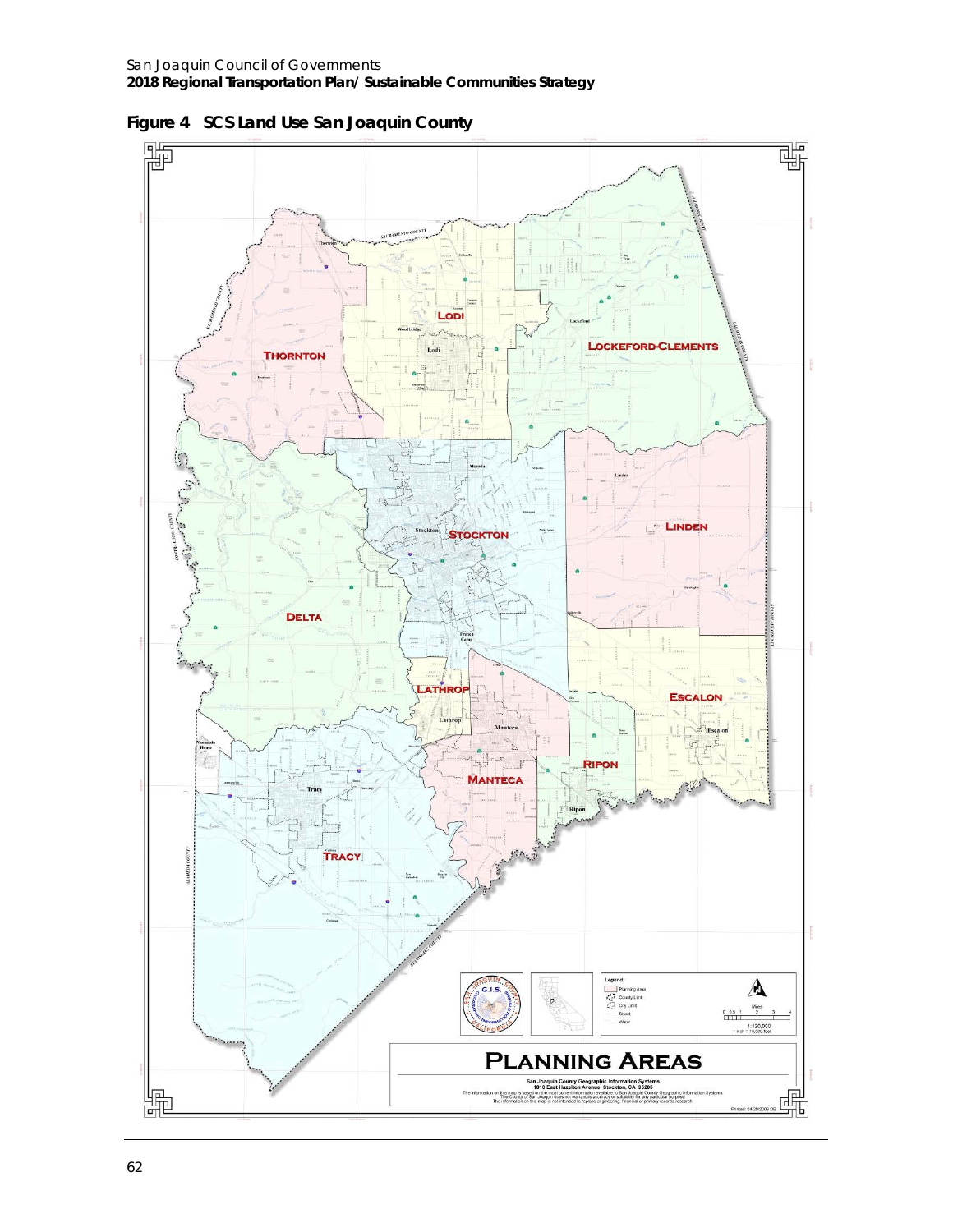Economically, San Joaquin County continues to grow in many segments of its economy. Downtown revitalization efforts in Stockton, Big League Dreams in Manteca, and the Lodi area's success producing world-class wines are shaping San Joaquin County into a destination for tourism and entertainment. The region also continues to be an attractive location for new warehousing and distribution centers that serve Northern California, the Bay Area, and the west coast. A centralized and diverse network of highway, rail, air, and seaport facilities support the continued development of San Joaquin County into a major goods movement region.

As San Joaquin County is transformed, these growth factors have profound effects on the ability to finance, deliver, and maintain the transportation infrastructure. The 2018 RTP/SCS aims to build on the 2014 RTP/SCS to create both an efficient and effective multimodal transportation system for San Joaquin County that balances the needs for maintenance and preservation with expansion and enhancements. A conscious effort is made to design a system that both promotes mobility as well as preserves the environment. This effort is guided by a set of overarching goals.

Due primarily to the availability of housing at lower costs than surrounding communities to the north and to the west of San Joaquin County, the County is a place where many residents travel long distances for employment outside the County. Specifically, State Routes 4 and 12 link the east and west sides of the County. Each operates as a freeway segment for a brief but important segment between State Route 99 and I-5. Both routes also connect with Bay Area counties across the San Joaquin Delta and carry significant commuter and interregional traffic.

# 3.3 Regional Transportation System

#### 3.3.1 San Joaquin County

The San Joaquin County transportation system is designed to meet the multiple needs of residents and businesses. The County's central position within the state provides key routes and linkages for the movement of goods throughout California and to the rest of the United States. The County has one of the few deep-water ports within the State at the Port of Stockton, an airport that serves international markets, key highway corridors, and the hub for a number of major railroads. Given the County's location, San Joaquin County serves as a major transportation center for warehousing and distribution activities, as well as a source of more affordable housing for employees working in the Bay Area.

Several major vehicle routes traverse the County and provide important links for employees and goods to other parts of California, such as the Bay Area and Sacramento. These major routes include Interstates I-5, 205, and 580, as well as State Routes 99, 120, 12 and 4. The I-205/I-580 corridor serves as a major gateway between the Bay Area/Silicon Valley and the County.

The County has six airports open to the public that offer a variety of aviation services, to various domestic and international locations. Stockton Metropolitan Airport is owned and operated by the County, and offers general aviation services along with commercial passenger service to places such as Las Vegas, Phoenix, and San Diego. The second largest airport is the Tracy Municipal Airport, which is owned and operated by the City of Tracy.

There are a number of rail lines that traverse the County and provide transportation services for both passengers and freight. A partnership between the Union Pacific and the Burlington Northern and Santa Fe (BNSF) Corporation operates an intermodal shipping yard providing a key connection for truck-rail freight movement. Amtrak provides passenger service to the County, while Altamont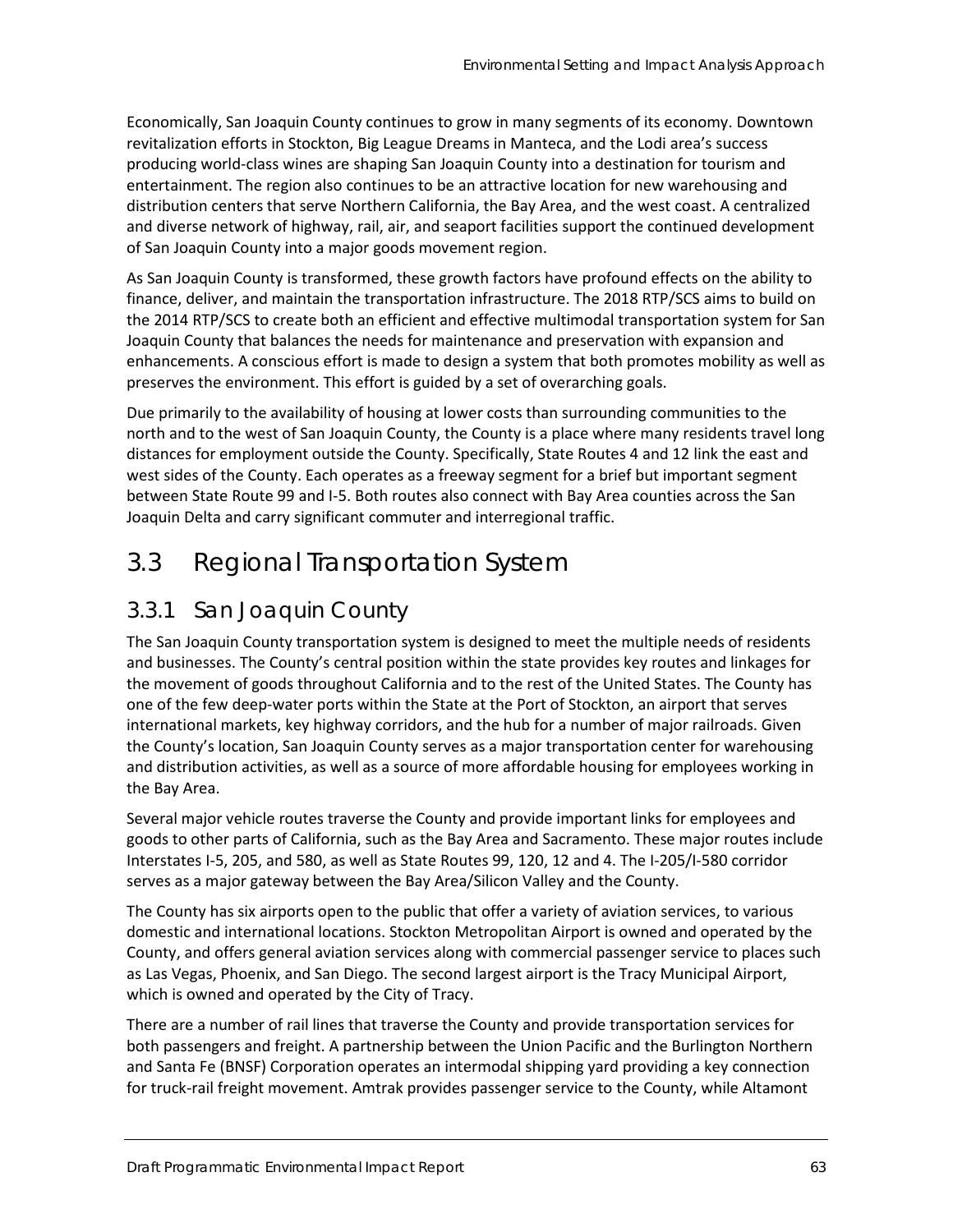Commuter Express (ACE) provides direct commuter rail service to Silicon Valley (with stops in Stockton, Lathrop, Manteca, and Tracy).

Regional public transit is provided by San Joaquin Regional Transit District (SJRTD) bus service. The SJRTD offers fixed-route buses, intercity buses, interregional buses, and dial-a-ride services. Local bus services are provided by transit operators in most of the local jurisdictions throughout the County. A variety of Class I-III bicycle routes in many areas provide additional transit alternatives.

## 3.4 EIR Baseline, Approach for Direct and Cumulative Analyses

#### 3.4.1 EIR Baseline

Section 15125 of the CEQA Guidelines states that an EIR "must include a description of the physical environmental conditions in the vicinity of the project, as they exist at the time the notice of preparation [NOP] is published." Section 15125 states that this approach "normally constitute[s] the baseline physical conditions by which a lead agency determines whether an impact is significant." In certain instances, the lead agency has the discretion to use a baseline other than existing conditions at the time of the release of the NOP based on the information available at the time the analysis is being performed.

This EIR evaluates potential impacts against existing conditions at the time of the release of the NOP (March 2017), where information is available, for issue areas that would not be substantially influenced by future regional growth that would occur with or without implementation of the 2018 RTP/SCS. It was determined that for these issues a comparison to current, existing baseline conditions would provide the most relevant information for the public, responsible agencies, and SJCOG decision-makers. These issue areas include:

**Aesthetics** 

- Geology and Soils
- Agriculture and Forestry
- **Biological Resources**
- **Cultural Resources**
- **Energy**
- 
- **Hazards and Hazardous Materials**
- **Hydrology and Water Quality**
- **Land Use**
- **Tribal Cultural Resources**
- Environmental Justice

For impacts related to air quality, noise, greenhouse gas, and traffic, this EIR evaluates potential impacts against both (1) a forecast future baseline condition and (2) current, existing baseline conditions, controlling for impacts caused by population growth and other factors that would occur whether or not the 2018 RTP/SCS is adopted. The 2018 RTP/SCS is a long-term plan that proposes transportation projects and land use patterns to the year 2042. It is important to emphasize that population growth, urbanization, and volume of average daily traffic generated in the SJCOG region will increase by 2042, with or without implementation of the 2018 RTP/SCS, as a result of a range of demographic and economic factors independent of policy and land use decisions by SJCOG and its member agencies. Therefore, this SEIR evaluates potential impacts against both a future baseline and a current baseline standard .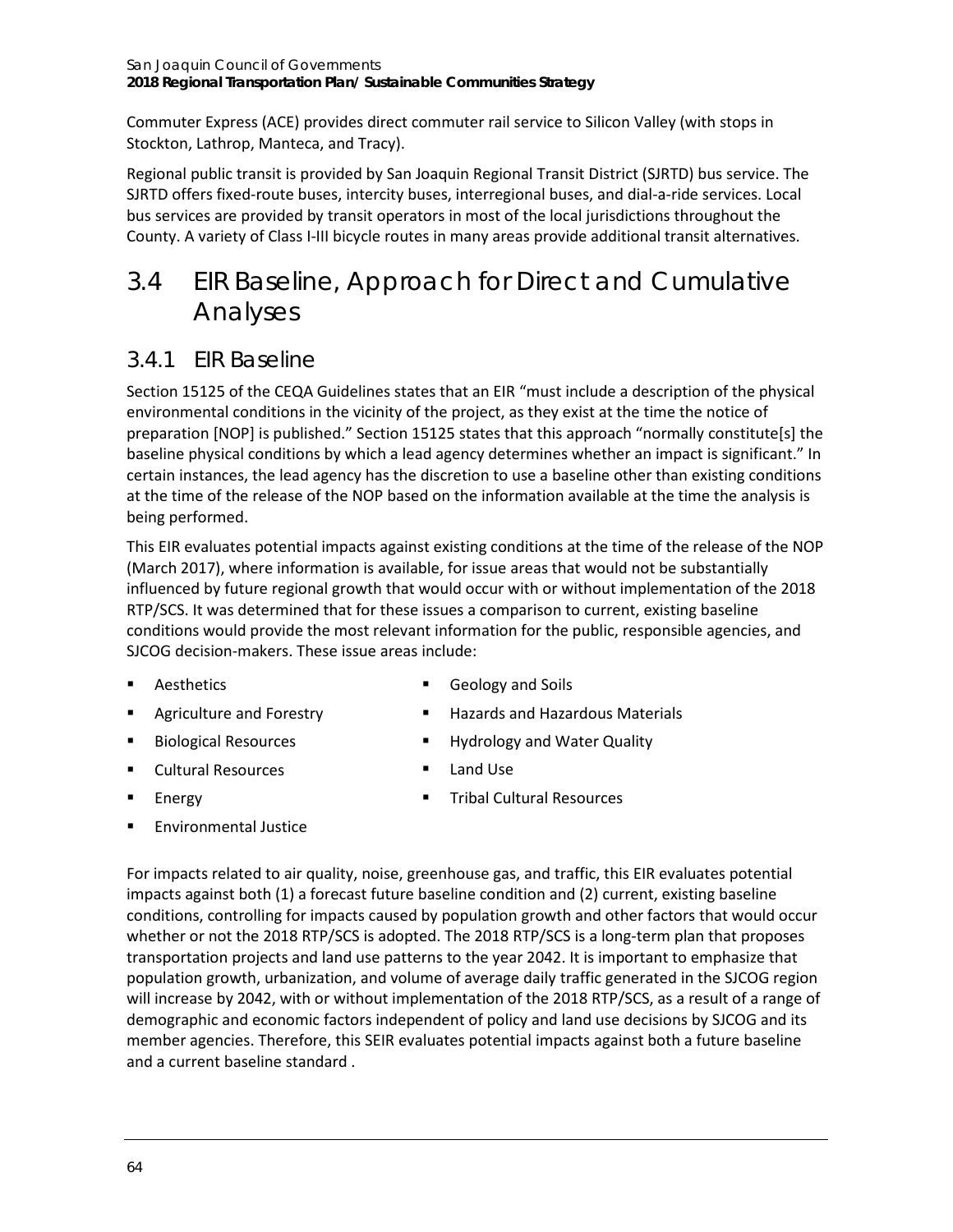An analysis that attributed physical environmental impacts solely to the 2018 RTP/SCS that are in fact due to future regional growth that would occur in the absence of the 2018 RTP/SCS would overstate the impacts caused by the 2018 RTP/SCS. For this reason, certain environmental issues analyzed in the EIR compare future conditions including the 2018 RTP/SCS with the expected future conditions without the 2018 RTP/SCS (the "future baseline") as well as to the current baseline, controlling for future regional growth that would occur independently of the 2018 RTP/SCS. These comparisons isolate environmental effects potentially resulting from the 2018 RTP/SCS from those caused by future growth that would occur regardless of the 2018 RTP/SCS, as compared to existing baseline conditions in March 2017.

Identification of potential impacts and mitigation measures for these environmental issue areas are therefore based on the increment of physical change due to 2018 RTP/SCS, rather than the future regional growth that would occur regardless of whether or not the plan is adopted and implemented. The environmental issue areas for which this approach is used include the following:

- Air Quality
- Greenhouse Gases Emissions/Climate Change
- Noise
- Transportation and Circulation

#### *3.4.1.1 Interim Timeframes*

2042 is the horizon year of the proposed 2018 RTP/SCS. While the RTP/SCS would be implemented gradually over the planning period, this EIR does not analyze interim time frames because the four/five-year update cycle of the RTP/SCS already requires short-term adjustments to the Plan. The one exception to this approach is in Section 4.9, *Greenhouse Gas Emissions/Climate Change*, which examines impacts for the year 2020 and 2035, as well as a comparative baseline from 2015, to satisfy statutory requirements and state goals related to GHG emissions (Health & Safety Code, § 38551(b)). A summary of the scenarios considered in the GHG analysis is provided in Section 4.8.2 in Section 4.9, *Greenhouse Gas Emissions/Climate Change.*

### 3.4.2 Approach for Direct Analysis

The programmatic nature of the 2018 RTP/SCS necessitates a general approach to the evaluation of existing conditions and impacts associated with the proposed project. As a programmatic document, this EIR presents a region-wide assessment of the impacts of the 2018 RTP/SCS. These impacts are examined for both transportation network improvements and the regional growth and land use changes forecasted. Because the EIR is a long-term document intended to guide actions for roughly 25 years into the future, program-level and qualitative evaluation is involved. Quantitative analyses are provided where applicable with available information. During future stages in planning and implementation of specific elements of the 2018 RTP/SCS, including land development resulting from regional growth and transportation improvements identified in the 2018 RTP/SCS, projectspecific CEQA documents will be prepared by the appropriate project implementation agency.

For analytical purposes, the baseline year examined throughout this EIR is 2017, when the NOP was published, except where specifically noted to correspond with the RTP traffic modeling data using 2015 as a baseline, and as further described in Section 3.4.1.1 above.